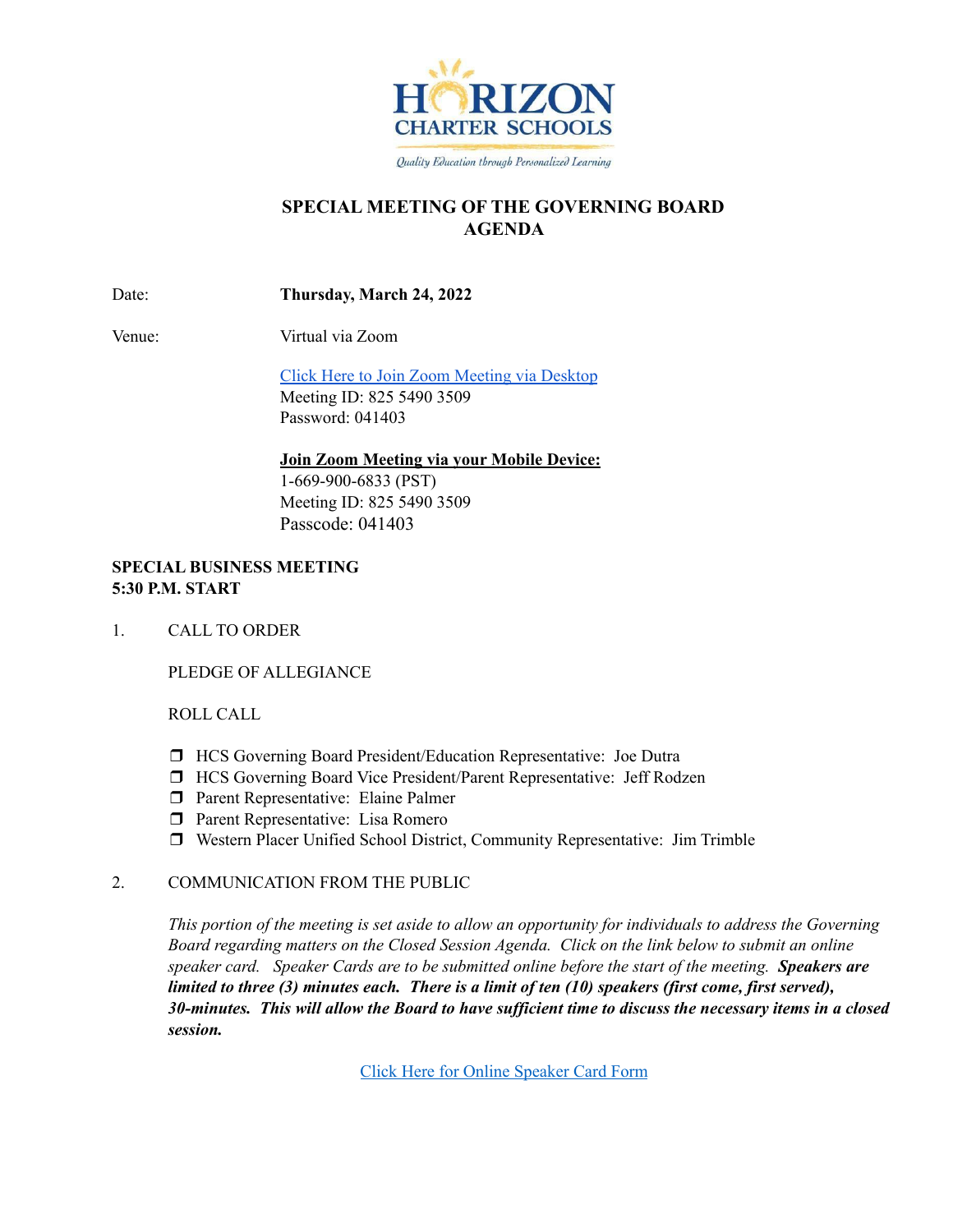#### **5:30 P.M.**

#### 3. CLOSED SESSION

- 3.01 PUBLIC EMPLOYEE PERFORMANCE EVALUATION (Government Code Section 54957), Superintendent/CEO position, Chief Business Officer, Chief Academic Officer, Chief Operating Officer (Administrative Services/Human Resources), Directors, Regional Administrators
- 3.02 CONFERENCE WITH LABOR NEGOTIATORS (Government Code Section 54957.6) Labor Negotiations - HCEA (Horizon Certificated Employees Association); HCSCA/CTA/NEA (Horizon Charter Schools Association/California Teachers Association/National Education Association)
- 3.03 PUBLIC EMPLOYEE DISCIPLINE/DISMISSAL/RELEASE (Government Code Section 54957).
- 3.04 CONFERENCE WITH LEGAL COUNSEL- EXISTING LITIGATION (Government Code Section 54957.1) Case No. 02011389

#### **7:00 P.M.**

- 4. ADJOURN TO OPEN SESSION
	- 4.01 Items Considered in Closed Session for Action in Open Session
	- 4.02 Adjustments to the Agenda
	- 4.03 Report of Actions Taken in Closed Session

#### 5. REPORTS AND COMMUNICATION

#### 5.01 PUBLIC COMMENT

*This portion of the meeting provides an opportunity for individuals to address the Governing Board* regarding matters only on the Agenda. The Governing Board may not take action on any item not on the *Agenda, except as authorized by Government Code Section 54954.2. Speaker Cards are to be submitted* online before the start of the meeting. Please click on the link below to submit an online speaker card.

Click Here for Online [Speaker](https://forms.gle/1Ad7NmftiSuScxKCA) Card Form

#### 6. DISCUSSION/ACTION

- 6.01 Consideration and approval of [2021/2022](https://drive.google.com/file/d/126xayQ4eHO8CMX9b44iW1ZmnGuD38nWm/view?usp=sharing) Second Interim Report [Presentation](https://docs.google.com/presentation/d/1ydx9H5ty4tocIe0ObHRpNSJkASATi0oUMf7vv68Toe4/edit?usp=sharing) [fact [sheet](https://docs.google.com/document/d/1_UivZMsBb8WuijkHl3IvQlwDrxoidg2SvvqdL3TMrM0/edit?usp=sharing)[\]](https://docs.google.com/document/d/1Yrcds6m7o-dWIXGyRrnuQeJ5-zATBKv_TDWFCPkbndw/edit?usp=sharing)
- 6.02 Consideration and approval to Surplus 2018 Winnebago (Mobile Learning Lab) [fact [sheet\]](https://docs.google.com/document/d/1Iaslvy8BKUWGLSjEZKAHz8GEniexcVYTrcXvXRHckRE/edit?usp=sharing)
- 6.03 Consideration and approval of the Therapy Travel [Associates](https://drive.google.com/file/d/12AdGFFegLX6yc89RySKXVcr759Tsagwo/view?usp=sharing) contract; 21-22 [Confirmation](https://drive.google.com/file/d/12FtukBV8R04TWP5oMRS8N96Ak2eL2jPi/view?usp=sharing) [Agreement](https://drive.google.com/file/d/12FtukBV8R04TWP5oMRS8N96Ak2eL2jPi/view?usp=sharing); 22-23 [Confirmation](https://drive.google.com/file/d/12BoouO67KJYDyofX8mjQr-DPx2rQd24_/view?usp=sharing) Agreement; [fact [sheet\]](https://docs.google.com/document/d/1xXEGg-3xCOWFh4H2uOTGRolUtUNT9f_kFEM49IogD0M/edit?usp=sharing)